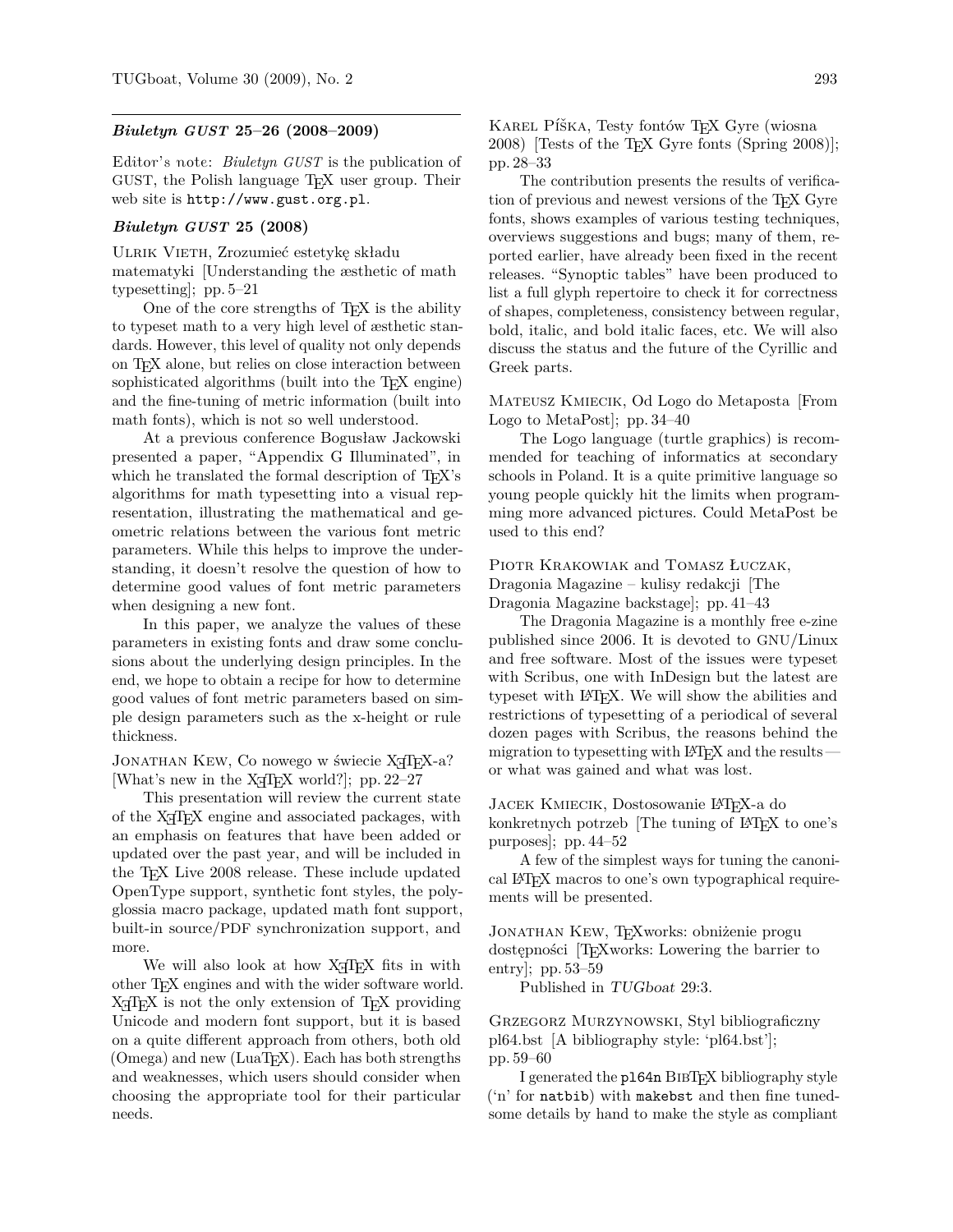with the spirit of Polish standards as possible, making my own choices where not determined by the standards or not available with makebst.

Grzegorz Murzynowski, O składaniu listów E. Szarzyńskiego trojako: estetycznie, X<sub>7</sub>T<sub>F</sub>X-owo, troszkę hackersko [Threefold on typesetting of E. Szarzyński's letters: æsthetic-, X<sub>T</sub>T<sub>F</sub>X-, and a little hacker-wise]; pp. 61–66

The "102 listy" by E. Szarzyński is a series of letters which he wrote to himself just before committing suicide. Fairy tales on colorful papers with calligraphic handwriting have been bound into a book which by being richly adorned reminds one of medieval incunabula. Preparing it for print we decided on one color (black) ink and instead of reproducing the adornments to provide their descriptions which gives our edition a rather conceptual character.

I intend to report on fonts we used and typographical conventions which aim at a clear separation of the editorial level, which describes the original, from Szarzyński's text, at the same time trying to reflect the conventions used by the author.

The engine I am using since at least half a year is  $X \pi T_F X$ , currently at version 0.997. I am using the availability of the system OpenType fonts, the possibilities to easily declare the features available through fontspec and the new conveniences offered by X<sub>T</sub>T<sub>E</sub>X like the pseudo-feature "slant". I will describe how X<sub>T</sub>T<sub>F</sub>X serves the *assistatic* of a book.

I intend to give the audience a few words on the basic typesetting parameters, such as \tolerance and \emergencystretch in the context of their role for the appearance of the work.

If time allows, I will present a few tricks, such as typesetting of a fragment longer than a page in such a way that all "t" characters are typeset as crosses (as in Szarzyński's original).

Jean-Michel Hufflen, XSLT 2.0 vs. XSLT 1.0; pp. 67–77

This article focuses on the new features introduced by version 2.0 of XSLT, the language of transformations used for XML texts. We show why these new features — groups of XML subtrees, functions, interface with schemas — ease the development of some applications. Some examples, related to bibliography management, will be demonstrated.

Marcin Woliński, bayerancki – mój pierwszy font [bayerancki— my first font]; p. 78

The subject of this talk is my first attempt at creating a font. The font is named "bayerancki" and is (loosely) based on Herbert Bayer's "Universal" from 1925. The font has been prepared with MetaType1. Reinhard Kotucha, Siep Kroonenberg, and NORBERT PREINING, Nowy instalator dla TEX Live [A new installer for T<sub>E</sub>X Live]; pp. 79–81

TEX Live has a new package infrastructure, primarily developed by Norbert Preining, and inspired by the Debian/Linux packaging system.

We shall present a new T<sub>E</sub>X Live installer, based on the new package infrastructure. It includes a text based as well a graphical user interface. Among other new features, installing T<sub>EX</sub> Live from the internet is now possible. It should work on all platforms supported by TEX Live.

Jean-Michel Hufflen, Jeszcze raz o porządku leksykograficznym wg. osób [Revisiting lexicographic order relations on personal names]; pp. 82–90

Published in TUGboat 29:1 as "Managing order relations in MIBIBT<sub>EX</sub>".

Grzegorz Murzynowski, Warsztat: Krótki kurs niepowtarzania się, czyli: Napisz klasę lub pakiet. [A short course in "Don't Repeat Yourself" or "Write a class or package"]; pp. 91–95

We will elaborate on what Marcin [Woliński] mentions rather than describes in the MWCLS documentation, i.e., we will demonstrate the writing of our own document class based on MWCLS or on standard classes:

- the required commands
- loading of the base class (\LoadClass)
- loading of the desired packages (\RequirePackage)
- declaring of options and passing them to the base class and packages (\DeclareOption, \PassOptionsToPackage/Class)

• if time allows, options of the key-value form Documenting the class at write-time (literate programming) with the gmdoc package:

- where to put the class written and what should be done for TEX to see it.
- what are the 'at' signs, \edef and other basic TEX commands for; or The TEXbook and the LATEX source as enlightening.
- See how others do it or read the .dtx instead of the .cls and .sty files.

Placing macros in the package:

• the difference between a package and a class

• when to write a package and when a class. Why so? The DRY rule (Don't Repeat Yourself (Twice Is Too Much)).

Hans Hagen, OpenType: zbyt otwarty? [OpenType: Too open?]; pp. 96–98

One advantage of the need to provide support for the fonts that are used in the Oriental T<sub>EX</sub> project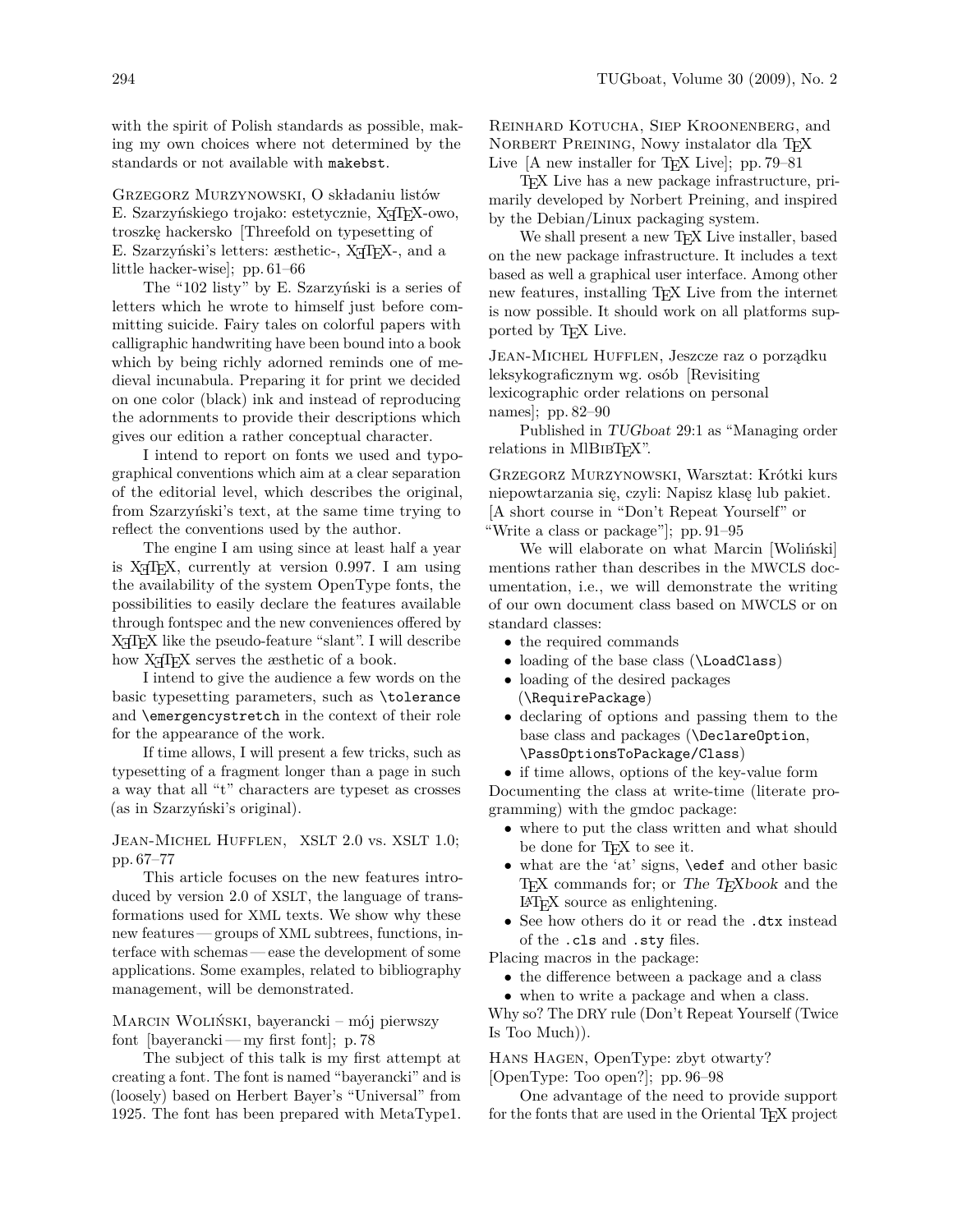(the primary funding project of LuaT<sub>EX</sub> code development) is that we need to support OpenType fonts with more than average features in ConTEXt (needed by Oriental TEX). In this talk I will reflect on the possible use, abuse and/or misuse of OpenType fonts, the complications in implementing the standard(s), and the consequence for T<sub>EX</sub> users.

Hans Hagen, Biblioteka MetaPost [The MetaPost Library]; pp. 99–113 Published in TUGboat 28:3.

Hans Hagen and Taco Hoekwater, Lua z TEX-em i ConTEXt-em [The luafication of TEX and ConT $EXt$ ; pp. 114–123 Published in TUGboat 29:2.

Hans Hagen, Taco Hoekwater, and Volker rw Schaa, Font Euler na nowo: wspólpraca

z Hermanem Zapfem [Reshaping Euler: A collaboration with Hermann Zapf]; pp. 124–128 Published in TUGboat 29:2.

JEAN-MICHEL HUFFLEN, TEX-owe narzędzia składu dla języków Dalekiego Wschodu [Asian TEX-like typesetting engines]; pp. 129–131

In order to extend MIBIBT<sub>EX</sub> to languages of the Far East, we are experimenting with T<sub>EX</sub> engines for them  $-e.g., pTFX$  — after attending the first Asian TEX conference. We give a demonstration of that.

PAWEŁ JACKOWSKI, TFX: śliczności i dziwności [TEX: Beauties and oddities]; pp. 140–144

See the TEX Pearls web page: http://www. gust.org.pl/projects/pearls.

## *Biuletyn GUST* **26 (2009)**

Ulrik Vieth, Matematyka OpenType iluminowana [OpenType Math Illuminated]; pp. 7–16

Published in TUGboat 30:1.

Jean-Michel Hufflen, Wprowadzenie do XQuery [Introduction to XQuery]; pp. 17—25

XQuery is a query language for data stored in XML form. It can be used to search such documents and arrange the result, as an XML structure or simple text (possibly suitable for a TEX engine). Like XSLT 2.0, it is based on XPath 2.0. We propose an introduction to XQuery, and some comparisons with XSLT to allow readers to discern the applications for which XQuery is suitable.

Jean-Michel Hufflen, Jak jest zorganizowana dokumentacja MlBIBT<sub>E</sub>Xa [How MlBIBT<sub>E</sub>X's documentation is organised]; pp. 26–30

MlBibTEX's documentation is planned to be  $multilingual—that$  is, written in several languages  $-$ 

and to be able to share as many examples as possible. Different people can write translations of the orginal English documentation in parallel. In addition, we show how the translations of this documentation can be updated if need be. This documentation can be used as printed text or an on-line document. The features for managing this documentation can be reused for other programs. In a first part, we explain our requirements in detail. Then we show how they are implemented.

Marek Ryćko, Projektowanie programowalnych aspektów oprogramowania typograficznego [Designing programmable aspects of typographic software]; pp. 31–33

It has been 32 years from the time when Donald Knuth started to design and write a typographic system, consisting of a program for computer typesetting, and a program for creating character shapes. Those programs are still in use now and a lot of effort is put into creating their contemporary versions.

One of the recent achievements in programming in the typographic area is a new version of the Meta-Post program, for creating vector graphics. The effort went into separating the program code into a library, called MPlib, and a small program, MetaPost, that uses this library.

In the talk I plan to look closely at the current implementation of MPlib (version 1.110) from the software designer point of view. I will show, in a stepby-step style, a possible way of thinking in designing a new program, that will include a functionality of MetaPost/MPlib, but will be created using programming techniques and tools that were not available 32 years ago. The design will be object-oriented and based on a very high-level programming language.

The result of the design process, carried on in the presented way, will be transparent program code, easily understandable, extendable, and easy to use as a part of other programs and systems.

PHILIP TAYLOR, Preprocesor parshape [A Parshape Pre-processor]; pp. 34–36

\parshape is a powerful but potentially verbose primitive that provides the hooks necessary for wrapping text around graphics or other figures. When the outline of the inserted figure is rectangular, considerable simplification can be accomplished by providing a  $\langle$  parshape pre-processor in T<sub>E</sub>X.

Jean-Michel Hufflen, Skład wielokierunkowy w XSL-FO [Multi-directional typesetting in XSL-FO]; pp. 37–40

XSL-FO is an XML format that aims to describe high-quality print output. This article complements the introduction to XSL-FO given at EuroBachoT<sub>E</sub>X